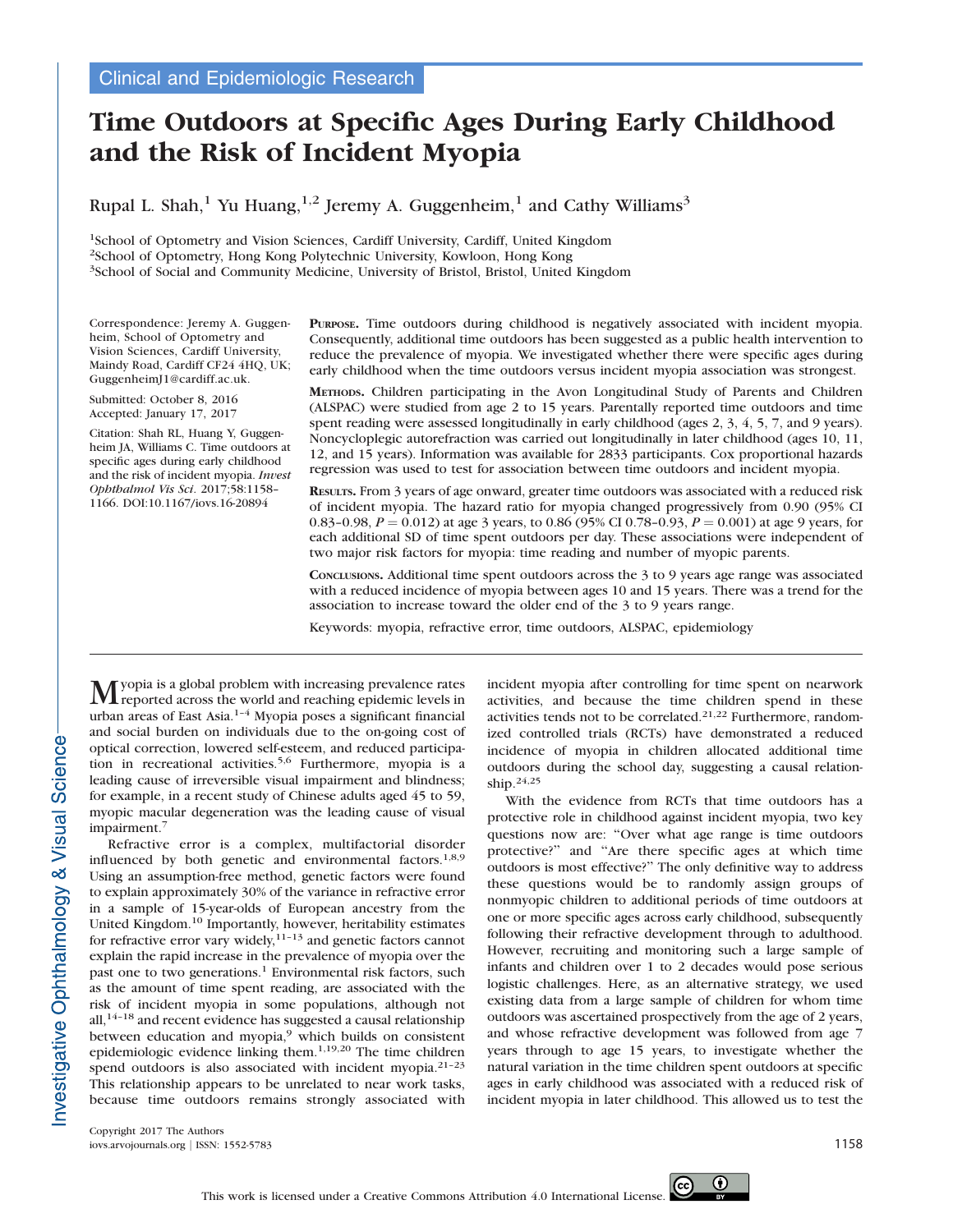hypothesis that there were critical ages at which spending time outdoors was most protective against incident myopia.

## **METHODS**

The research adhered to the tenets of the Declaration of Helsinki. Participants were from the Avon Longitudinal Study of Parents and Children (ALSPAC), a population-based birth cohort study.<sup>26</sup> Pregnant women with expected delivery dates between April 1, 1991 and December 31, 1992, residing in the former county of Avon, United Kingdom, were eligible for enrollment. This cohort consisted of 14,541 pregnancies, from which there were 13,988 children alive at 1 year of age. All participants provided informed consent. Ethical approval for the study was obtained from the ALSPAC Ethics and Law Committee and the Local Research Ethics Committees. The ALSPAC Web site contains details of all the data that are available through a fully searchable data dictionary (http://www.bris.ac.uk/alspac/ researchers/data-access/data-dictionary/).

## **Ouestionnaires**

Questionnaires that included items relating to the amount of time their child spent outdoors during a typical day at that moment in time were distributed to mothers/primary carers at six time points when the participating children were aged approximately 2, 3, 4.5, 5.5, 6.5, and 8.5 years old (Supplementary Table S1). Weekdays and weekends were considered separately in these questions, with additional consideration of season and holidays added to the questionnaires at older ages. For example, at ages 6.5 and older, there were six questions following the format: ''On a [school weekday/weekend day/ school holiday day], how much time on average does s/he spend each day out of doors in [summer/winter]?'' In most questionnaires, and for all those administered from when the child was aged 4.5 years, the response options for the amount of time spent outdoors per day were: ''none at all,'' ''less than 1 hour," "1 to 2 hours," and "3 or more hours" (Supplementary Table S1). Respondents were asked to choose the duration category that matched the child's habits at that time.

To make the fullest possible use of the time outdoors data collected, the approximate number of hours per day each child spent outdoors was estimated at each of the six age points. This calculation required two simplifying approximations/ assumptions to be made. First, categoric responses were converted into quantitative units (hours) as described in Supplementary Table S1. For example, the category ''1 to 2 hours per day'' was assigned a value of 1.5 hours per day. Note that this approach was inexact because the categories were not equally sized or spaced, and because the last category was truncated; for example, the category ''3 or more hours per day'' was assigned a value of 3 hours per day. Second, it was assumed that summer and winter each lasted for 13 weeks per year at each age point, with holidays accounting for 6 and 3 weeks of these summer and winter periods, respectively. The number of hours spent outdoors on week days and weekend days was converted to that for an average day using the formula:

> time outdoors on an average day  $=$  $(5 \times$  time outdoors on weekday)  $+(2 \times time \text{ outdoors on} \text{ weekend day})$  (1)

Converted exposures spanning summer, winter, and holiday periods at a particular age point were combined and means taken to give an estimate of average daily time outdoors across the year. For some analyses, time outdoors exposures were transformed to z scores (i.e., mean = zero,  $SD = 1$ ) at each question age, to standardize questionnaire responses. A correlation matrix comparing outdoor exposures between each age point was generated using the ''corrplot'' package in R.

The myopia status (myopic versus not myopic) of the child's parents was estimated from the ALSPAC self-completion questionnaires sent during pregnancy. Both parents were asked the following question for each eye individually: ''How would you rate your sight without glasses?'' Response options were as follows: "always very good," "I can't see clearly at a distance," "I can't see clearly close up," and "I can't see much at all.'' Parents with both eyes categorized as ''I can't see clearly at a distance'' or ''I can't see much at all'' or a combination of these two responses were classed as being myopic in this study. Parents with both eyes categorized as "always very good" or "I can't see clearly close up" or a combination of these two responses were classed as being nonmyopic. Any other combination of responses resulted in the classification being set as ''missing.'' (Note that this classification scheme differed from that used in previous studies of refractive development in ALSPAC participants, as detailed in the Supplementary Information; the new classification scheme resulted in fewer parents' myopia status being classed as ''missing.'')

From the age of 4.5 years, the questionnaires used to gauge time spent outdoors also included questions on the amount of time the child spent reading per day. The time spent reading questions followed the same format to questions on time outdoors (Supplementary Table S1). For example: ''On a [school weekday/weekend day/school holiday day], how much time on average does s/he spend each day reading books for pleasure?'' Response categories were the same as for time spent outdoors at the same age and were transformed to hours per day z scores using the same method.

## Refractive Error

An estimate of the child's mean spherical equivalent (MSE) refractive error was obtained using noncycloplegic autorefraction (Canon R50 instrument; Canon USA, Inc., Lake Success, NY, USA) at clinic visits scheduled at ages 7, 10, 11, 12, and 15 years. Outlier autorefraction values were removed as described previously.27 The estimated refractive error in the two eyes was averaged, and children with an average MSE  $\leq$  -1.00 diopter (D) were classified as ''likely myopic,'' whereas children with an average MSE  $>-1.00$  D were categorized as "likely nonmyopic.'' Cycloplegic autorefraction is considered the gold standard method for measuring the refractive error of children<sup>28</sup>; the implications of not using cycloplegia are considered in the Discussion section. At each clinic visit, the child's precise age was recorded.

## Cox Proportional Hazards Regression

Survival analysis using Cox proportional hazards regression models was undertaken using R and the ''survival'' pack $age<sup>29,30</sup>$  to test whether the amount of time spent outdoors during early childhood was associated with the relative risk (hazard ratio [HR]) of incident myopia between the ages of 10 and 15 years old. Survival analysis, unlike logistic regression analysis, has the advantage of being robust to the common occurrence of ''right censoring'' within the current dataset. This occurred when the likely myopic/nonmyopic status of a child was unknown due to nonattendance at one or more research clinics after being classified as likely nonmyopic at an earlier visit. Right censoring also occurred for children classified as likely nonmyopic at their final scheduled clinic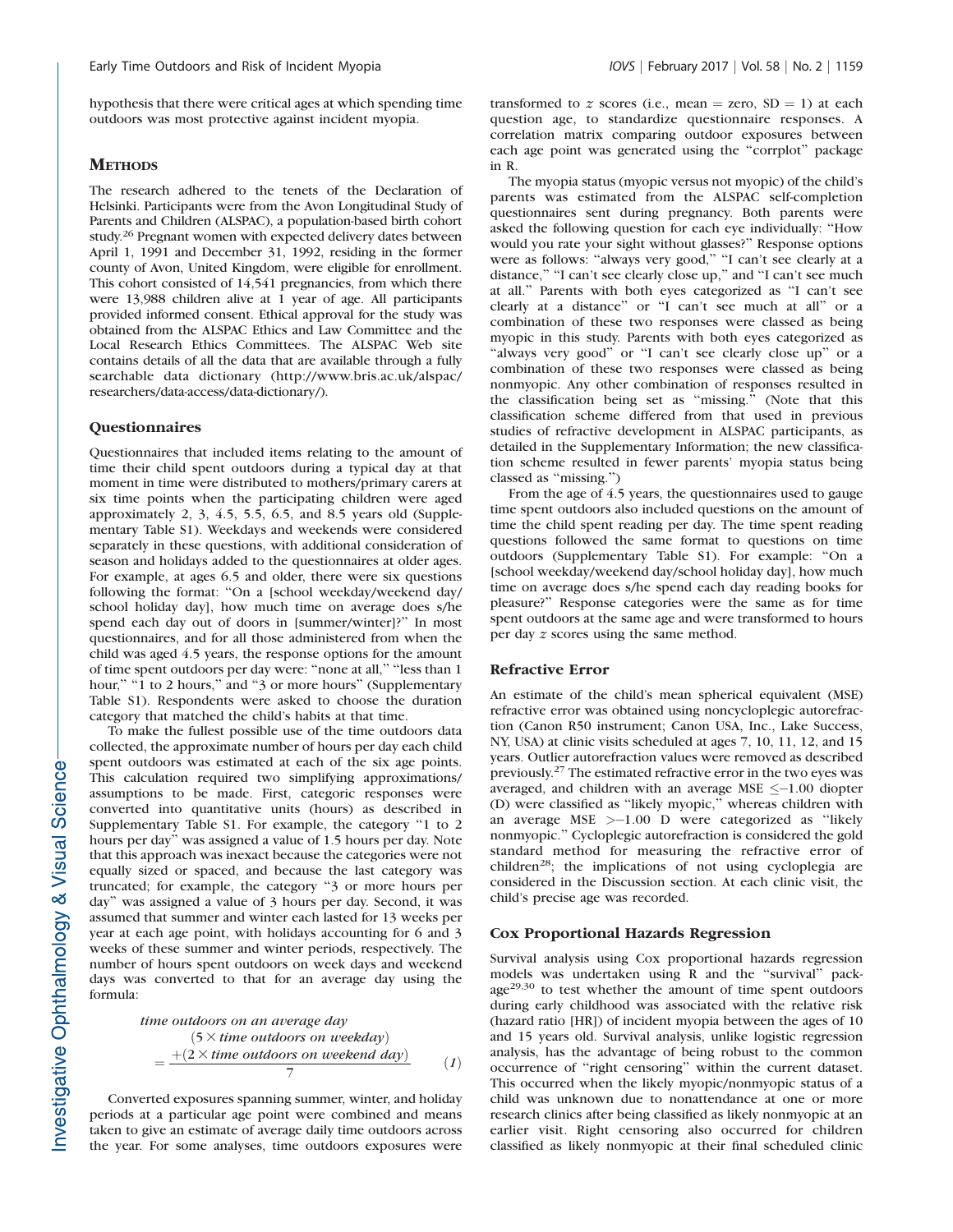visit at age 15 years, as their future myopia status was unknown but had the potential to change to likely myopic.

The child's age at their last clinic visit or when they were first declared as likely myopic, whichever occurred first, was used as their ''survival time'' for this analysis, with ''survival'' defined as remaining likely nonmyopic. Children were excluded from the survival analysis if their parentally completed questionnaire data were incomplete (i.e., if time outdoors or time reading information was not available for one or more of the age points) or if the child was already categorized as ''likely myopic'' at the age 7 refractive error assessment visit. A total of 2833 children were taken forward for this analysis. Univariate analysis was conducted using a model in which the only dependent (explanatory) variable was the amount of time spent outdoors at a particular age. To evaluate the extent of confounding by three key covariates in the above relationship between time outdoors and likely myopia, a multivariate analysis was performed as described for the univariate analysis but with the inclusion of either (1) number of myopic parents and sex, or (2) number of myopic parents, sex, and time spent reading.

This method of survival analysis requires the assumption of proportional hazards to be met. This assumption states that the hazard function of a covariate on event probability (for example, the risk of becoming likely myopic dependent on the amount of time spent outdoors at age 8.5 years) does not change over the observation period (for example, during the series of research clinic visits). $31,32$  In other words, the difference in the risk of becoming likely myopic at age 10 years between those with a 1 SD difference in time outdoors exposure would be similar to that at age 15 years. To verify that this assumption was met, Schoenfeld residuals were plotted against time for each covariate in addition to the overall model. This was performed for all three models at all questionnaire ages.

## Linear Mixed Models

Analyses also were carried out to examine how children's time outdoors behavior differed between those who later became myopic versus those who remained nonmyopic, using similar methods to those used previously by the Collaborative Longitudinal Evaluation of Ethnicity and Refractive Error (CLEERE) study group to address this question.<sup>21</sup> Specifically, the amount of time spent outdoors at ages 2 to 8 years was modeled as the outcome variable for children who were versus were not classified as likely developing incident myopia in the future (between the ages of 10 and 15 years old). Linear mixed modeling was used for this analysis because it appropriately handles those with missing data regarding time spent outdoors at one or more ages, and takes into consideration the tendency for time spent outdoors between adjacent visits to be correlated. Children not already classified as ''likely myopic'' at the 7-year clinic visit and who had information available regarding their number of myopic parents and their time outdoors for at least one age point were included in this analysis, as long as they either (1) were classified as ''likely myopic'' at one or more refractive error assessment clinic visits between the ages of 10 and 15 years, or (2) attended the 15 year clinic visit and were classified as ''likely nonmyopic'' at that visit (and any previous visit). Age, myopia status, sex, number of myopic parents, and time spent reading were included as fixed effect explanatory variables in the models. In addition, the model fit was compared before and after the inclusion of one or more interaction terms for the above explanatory variables (e.g., age  $\times$  myopia status; age  $\times$  sex) to explore whether the ''slope'' of the time outdoors versus age relationship was different between boys and girls, or between

children who did or did not go on to develop likely myopia during the follow-up period. Higher-order age terms (e.g.,  $age^2$ ,  $age<sup>3</sup>$ ) were also evaluated in the model, as fixed effects, to assess whether these relationships varied nonlinearly across childhood. The repeated measures of time outdoors, coded as z scores, were taken as the outcome variable for the models (fitted in the model as a random effect). The best-fitting model was determined by performing ANOVA analysis of competing models. The model with the lower log likelihood statistic was selected if the ANOVA comparison  $P$  value was below 0.05. Linear mixed modeling was undertaken using the R package "nlme."<sup>33</sup> Plots were generated using the R package ''ggplot2.''<sup>34</sup>

Standard linear mixed models make the assumption that the outcome variable (here, time outdoors) has a normal distribution. This assumption was violated in our analyses, because time outdoors estimates were restricted to a finite number of values by the nature of the conversion from categoric response options (Supplementary Fig. S2A–F). This effect was most extreme for time outdoors ascertained at age 2 years, when rather than being spread across a wide distribution, most time outdoors estimates occurred at exactly 1 of 4 values (Supplementary Fig. S2A). Therefore, a sensitivity analysis was carried out using a mixed model in which time outdoors was fitted as a longitudinally sampled ordinal response (with four levels of response), using the R package "mixor."<sup>35</sup> Time spent outdoors at each age was converted from its pseudo continuous status to an ordinal variable with four levels, as shown in Supplementary Figure S2G–L. The model parameters obtained from the best-fitting linear mixed model were included in the mixor ordinal model to allow a direct comparison between the two classes of model.

## **RESULTS**

Figure 1 summarizes the age points in early childhood at which information was collected about time spent outdoors and time spent reading, and the age points in later childhood at which refractive error was assessed. Table 1 summarizes the demographic characteristics of the 2833 children who had full information available for the "risk-factor" variables, sex, time spent outdoors at all six age points, time spent reading at all four age points, and the number of parents affected by myopia. Children who became likely myopic in the future typically spent less time outdoors at ages 3.0 to 8.5 years compared with those who remained likely nonmyopic (Table 1). The opposite trend was observed for time spent reading, with children who were to become likely myopic in the future typically spending more time reading than those who remained likely nonmyopic (Table 1).

#### Incident Myopia

Figure 2 shows a Kaplan-Meier survival curve for the 2833 children with complete covariate information who were not already classified as likely myopic before the age of 10 years. Between the ages of 10 and 15 years there was a steady increase in the number of children classified as likely myopic, resulting in a gradually reducing probability of a child remaining nonmyopic (Supplementary Table S3). The incidence of likely myopia in this sample over the 10- to 15-year observation period was 17.5%.

To address whether the amount of time spent outdoors in early childhood was associated with incident myopia during later childhood, HRs were calculated using Cox proportional hazards regression models (for the 2833 children with complete information for the covariates). Estimates of time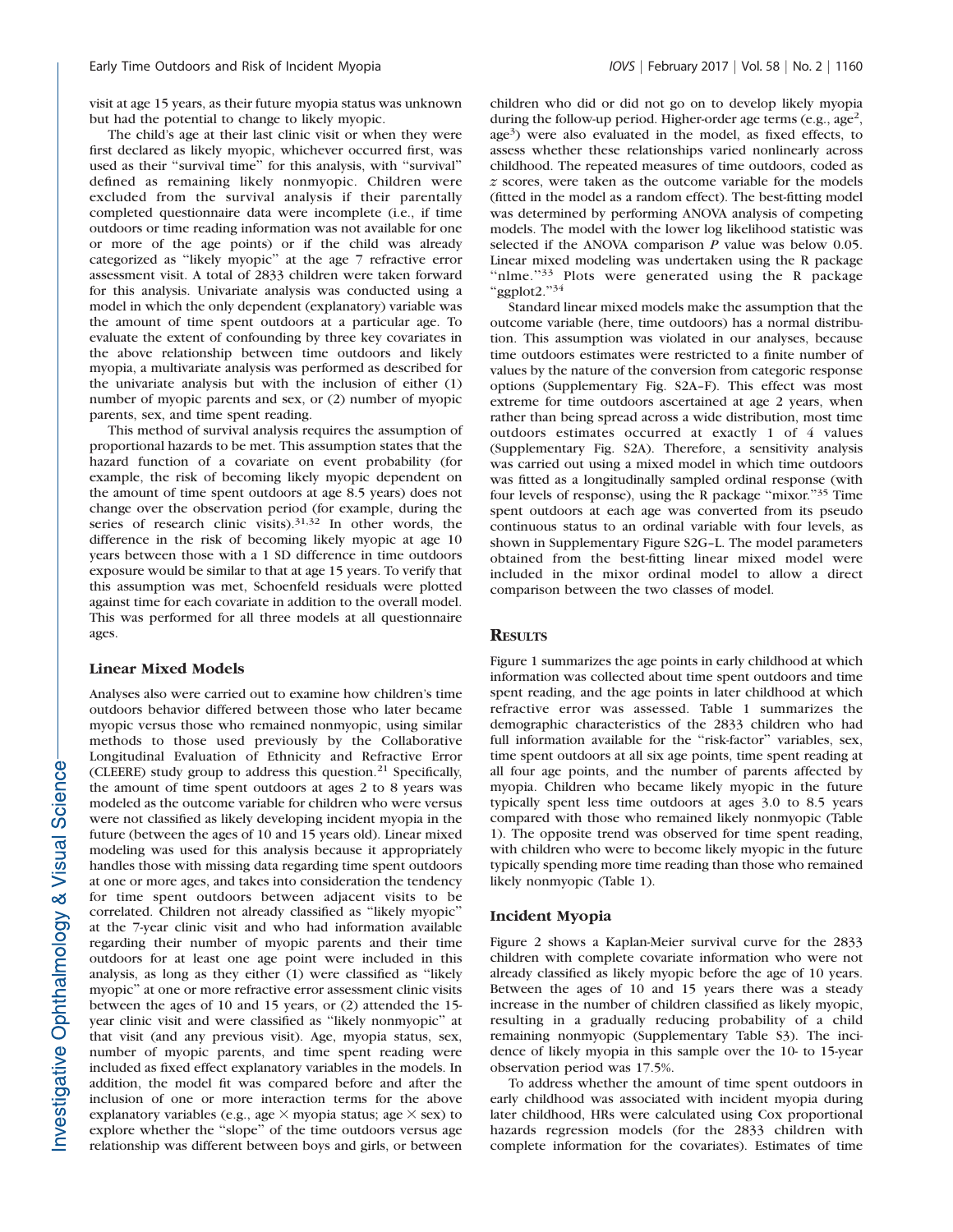## Early Time Outdoors and Risk of Incident Myopia IOVS in the VOVS greenuary 2017 | Vol. 58 | No. 2 | 1161



FIGURE 1. Time line showing age of child when questionnaires were administered and when refractive assessments were carried out.

spent outdoors were converted from units of hours per day to units of  $SDs$  ( $z$  scores) to scale the mean time outdoors at each age point to the same level and thereby emphasize child-tochild variation in behavior, and de-emphasize changes across childhood in the mean time spent outdoors by the whole cohort. At age 2 years, 1 SD unit corresponded very approximately to 50 minutes per day, whereas at older ages, 1 SD unit corresponded very approximately to 30 minutes per day. However, we stress that these estimates should be interpreted cautiously because they were inferred from categoric data.

As shown in Figure 3, Table 2, and Supplementary Table S4, greater time outdoors at 2 years of age was associated with a subtle increase in the relative risk of incident myopia; however, this association had limited statistical support ( $P = 0.126$ ). Beyond 2 years of age, greater time outdoors was associated with a reduction in the relative risk of incident myopia (the HR lay between 0.86 and 0.92 per 1 SD increase in time outdoors). Statistical support for these latter associations became increasingly strong with older age ( $P = 0.073$  to  $P = 0.001$ ). Across all questionnaire ages, the HRs for incident myopia were similar for the univariate and for two multivariate models that adjusted for sex and parental myopia, or for sex, parental myopia, and time spent reading. Analysis of Schoenfeld residuals under each model condition showed that the assumption of proportional hazards was met throughout. Thus, in summary, the amount of time children spent outdoors from ages 3 to 8 years was predictive of incident myopia in later childhood. Furthermore, these associations were entirely independent of the known risk factors for myopia: sex, parental myopia, and time spent reading.

## Correlations in Time Spent Outdoors at Different Ages

The similar degree of association between incident myopia and time outdoors across the 3.0 to 8.5 years age range could potentially have arisen because one group of children were consistently spending more time outdoors than their peers throughout this period (i.e., those who experienced high outdoor exposure at earlier stages of childhood may have continued to have had high outdoor exposure as they got older). To explore this issue, a matrix of Pearson correlations between time outdoors at different ages was generated (Fig. 4). This suggested that children's behavior was moderately correlated between adjacent age points, but less closely correlated at more widely separated age points. For instance, the maximum correlation in time outdoors occurred between ages 6.5 and 8.5 years ( $r = 0.48$ ), whereas for ages 3.0 and 8.5 years, the correlation was much lower ( $r = 0.11$ ). Therefore, few individuals who spent a relatively high amount of time outdoors at younger ages continued to spend high amounts of time outdoors later in childhood. In other words, a single group of children was not responsible for the consistent association between time outdoors and incident myopia across childhood.

## Predictors of Time Outdoors Behavior

To take account of the correlated time outdoors behavior of individual children, linear mixed models were used to ascertain whether time spent outdoors at specific ages differed between those who did and did not become likely myopic in later childhood. For these models, all participants with time

TABLE 1. Time Spent Outdoors and Time Spent Reading in Groups of Participants Included in the Statistical Analyses

| Parameter                                               |        | Survival Analysis Sample, <sup>*</sup> $n = 2833$ | Linear Mixed Model Sample, $\dagger$ n = 2945<br>730 (24.8)<br>1561 (53)<br>1178/1353/414 (40/45.9/14.1) |                     |                     |
|---------------------------------------------------------|--------|---------------------------------------------------|----------------------------------------------------------------------------------------------------------|---------------------|---------------------|
| Myopic, $n$ $(\%)$                                      |        | 496(17.5)                                         |                                                                                                          |                     |                     |
| Female, $n$ $(\%)$                                      |        | 1422 (50.2)                                       |                                                                                                          |                     |                     |
| Number of myopic parents $0/1/2$ (%)                    |        | 1152/1309/372 (40.7/46.2/13.1)                    |                                                                                                          |                     |                     |
|                                                         | Age, y | Nonmyopic                                         | Myopic                                                                                                   | Nonmyopic           | Myopic              |
| Mean time outdoors (95% CI) in h/d                      | 2      | $1.89(1.86-1.93)$                                 | $1.97(1.90-2.04)$                                                                                        | $1.87(1.84-1.91)$   | $1.95(1.88-2.01)$   |
|                                                         | 3      | $1.61(1.59-1.62)$                                 | $1.56(1.52 - 1.60)$                                                                                      | $1.60(1.58-1.62)$   | $1.57(1.54-1.60)$   |
|                                                         | 4.5    | $1.93(1.91-1.95)$                                 | $1.89(1.85-1.93)$                                                                                        | $1.93(1.91-1.95)$   | $1.90(1.86-1.93)$   |
|                                                         | 5.5    | $1.84(1.82 - 1.86)$                               | $1.79(1.74-1.83)$                                                                                        | $1.83(1.81-1.85)$   | $1.79(1.75-1.82)$   |
|                                                         | 6.5    | $1.96(1.94-1.97)$                                 | $1.89(1.85-1.93)$                                                                                        | $1.95(1.93 - 1.97)$ | $1.90(1.86-1.93)$   |
|                                                         | 8.5    | $1.92(1.91-1.94)$                                 | $1.84(1.79-1.88)$                                                                                        | $1.90(1.88-1.92)$   | $1.85(1.82 - 1.89)$ |
| Mean time reading $(95\% \text{ CI})$ in h/d $\ddagger$ | 4.5    | $1.14(1.12-1.17)$                                 | $1.18(1.12-1.23)$                                                                                        | $1.14(1.12 - 1.17)$ | $1.17(1.13-1.22)$   |
|                                                         | 5.5    | $1.12(1.09-1.14)$                                 | $1.14(1.09-1.20)$                                                                                        | $1.11(1.08-1.13)$   | $1.14(1.09-1.18)$   |
|                                                         | 6.5    | $0.78(0.76-0.81)$                                 | $0.87(0.82 - 0.92)$                                                                                      | $0.80(0.77-0.82)$   | $0.88(0.83 - 0.92)$ |
|                                                         | 8.5    | $0.81(0.79-0.84)$                                 | $0.96(0.91-1.02)$                                                                                        | $0.85(0.82 - 0.87)$ | $0.96(0.91 - 1.01)$ |

\* Participants not already be classified as likely myopic at age 7 who had information available about number of myopic parents, time outdoors at all six age points, time reading at all four age points, and whose refractive error was assessed at least once between ages 10 and 15 years. † Participants not already be classified as likely myopic at age 7 who had information available about number of myopic parents, time outdoors at

one or more age points, and who were either classified as likely myopic between ages 10 and 15 years or classified as likely nonmyopic at age 15 years.

‡ Questionnaires asked about time spent reading from age 4.5 years onward.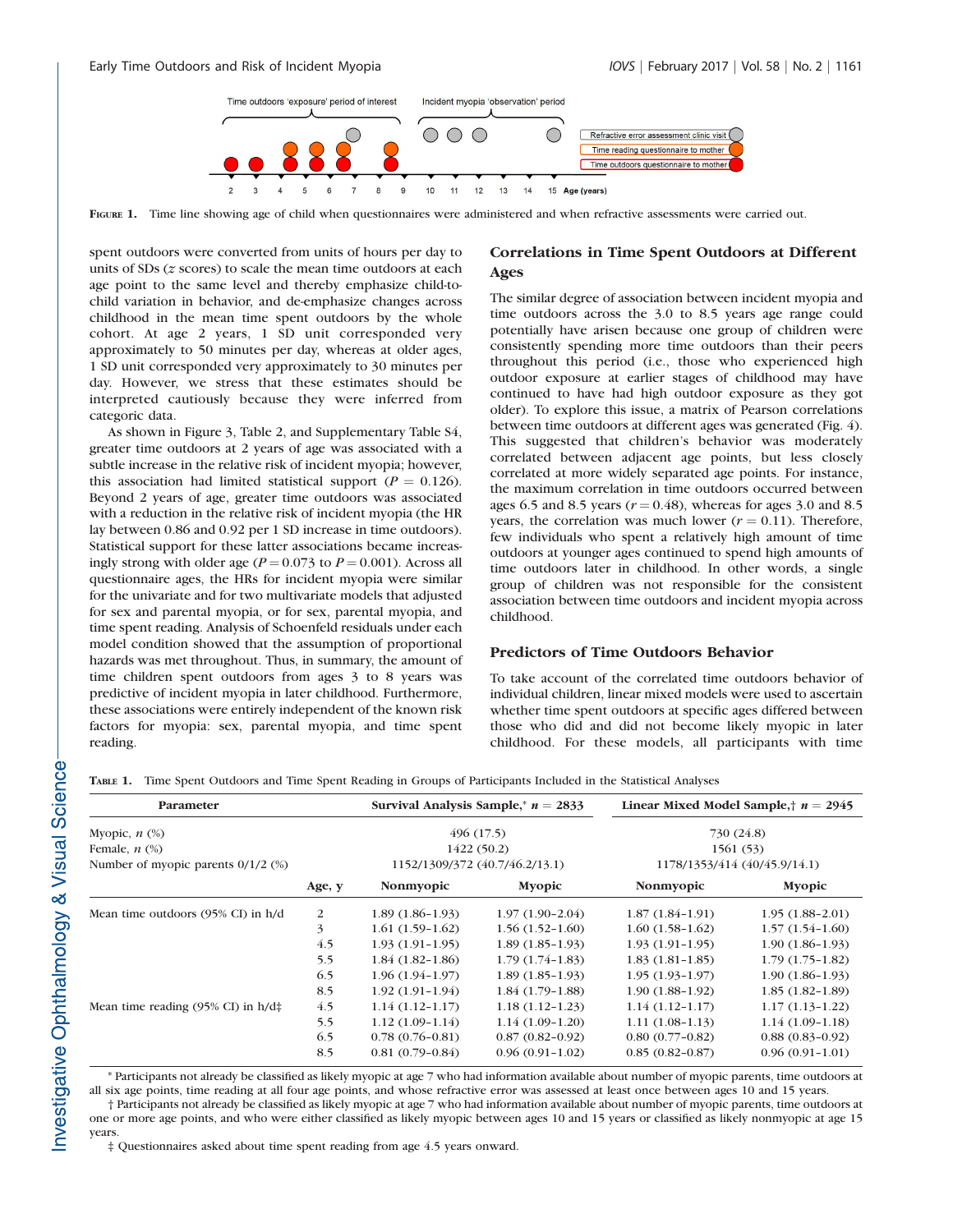

FIGURE 2. Kaplan-Meier survival curve ( $n = 2833$ ). The line indicates the probability of remaining likely nonmyopic (i.e., surviving as a nonmyope). Gray shading denotes 95% CI.

outdoors information available for at least one age point were eligible for inclusion. Additional inclusion criteria for the analysis were that the number of myopic parents was known, and that either the child was known to have developed likely myopia during the 10- to 15-year observation period, or else the child was seen at the last (15-year) clinic visit and found to be likely nonmyopic. Applying these criteria resulted in a sample size of 2945 participants (Table 1).

Figure 5 shows the predicted time outdoors ''trajectories'' from the best-fitting linear mixed model for this sample. The parameter estimates of the best-fitting model are presented in Supplementary Table S5. The explanatory variables with the strongest association to time outdoors behavior were, first, the number of myopic parents and, second, being a child who would develop likely myopia in the future. Children with one or two myopic parents spent an average of approximately 0.1 SD units per day less time outdoors than children whose parents were both nonmyopic, with this effect being consistent in magnitude across the full 2.0- to 8.5-year age range. Future likely myopia had a more complex relationship with time spent outdoors, such that the predicted time outdoors trajectories between future likely myopes and nonmyopes gradually diverged across childhood (future myopia status  $\times$  age interaction,  $P = 0.002$ ). Thus, before age 4 years, there was little difference in time outdoors behavior between children who later became myopic compared with those who were to remain nonmyopic, whereas between the ages of 4.0 and 8.5 years, children who later became myopic spent progressively less time outdoors relative to their peers who remained nonmyopic, ending with an approximately 0.1 SD unit per day difference in time spent outdoors by age 8.5 years.



FIGURE 3. Hazard ratio for incident myopia between ages 10 and 15 years associated with a 1 SD change in time spent outdoors at specific earlier ages ( $n = 2833$ ). Multivariate Model 1: adjusted for sex and number of myopic parents. Multivariate Model 2: adjusted for sex, number of myopic parents, and time spent reading. Error bars denote 95% CIs.

There was suggestive evidence that girls spent slightly less time outdoors than boys (0.04 SD units per day,  $P = 0.14$ ).

As a sensitivity analysis to examine the impact of the nonnormal distribution of time outdoors z scores, an additional mixed model analysis was carried out in which time outdoors was categorized as an ordinal variable with four levels (Supplementary Fig. S2). Using a mixed model appropriate for the analysis of longitudinally collected ordinal data, similar results were obtained to those with the standard linear mixed model (Supplementary Table S6), implying that the results of the standard linear mixed model were robust to this source of potential bias.

#### **DISCUSSION**

A previous analysis $22$  of refractive development in ALSPAC participants had already reported that spending less time outdoors at age 8.5 years was predictive of an increased risk of developing myopia between ages 11.0 and 15.0 years. The results presented here build on this by showing that the association between time outdoors and incident myopia was not uniform across early childhood. Instead, greater time spent outdoors was associated with a trend toward a greater reduction in the risk of incident myopia for time spent outdoors at age 3.0 years through to age 8.5 years (Figs. 3, 5; future myopia status  $\times$  age interaction,  $P = 0.002$ ). At all ages, the relationship between time spent outdoors and incident myopia was independent of three other major risk factors for

TABLE 2. Hazard Ratio for Incident Myopia Between Ages 10 and 15 Years Associated With a 1 SD Per Day Increase in Time Spent Outdoors at Specific Earlier Ages ( $n = 2833$ )

| Age, y | <b>Univariate Model</b> |                 |         | <b>Multivariate Model 1*</b> |                 |         | <b>Multivariate Model 2<sup>+</sup></b> |                 |         |
|--------|-------------------------|-----------------|---------|------------------------------|-----------------|---------|-----------------------------------------|-----------------|---------|
|        | <b>HR</b>               | 95% CI          | P Value | <b>HR</b>                    | 95% CI          | P Value | <b>HR</b>                               | 95% CI          | P Value |
| 2      | 1.07                    | $(0.98 - 1.17)$ | 0.126   | 1.07                         | $(0.98 - 1.17)$ | 0.122   |                                         |                 |         |
| 3      | 0.90                    | $(0.83 - 0.98)$ | 0.012   | 0.91                         | $(0.84 - 0.99)$ | 0.028   |                                         |                 |         |
| 4.5    | 0.92                    | $(0.85 - 1.01)$ | 0.073   | 0.95                         | $(0.87 - 1.03)$ | 0.238   | 0.94                                    | $(0.86 - 1.03)$ | 0.190   |
| 5.5    | 0.91                    | $(0.83 - 0.99)$ | 0.036   | 0.92                         | $(0.84 - 1.00)$ | 0.054   | 0.91                                    | $(0.83 - 0.99)$ | 0.036   |
| 6.5    | 0.87                    | $(0.80 - 0.95)$ | 0.002   | 0.89                         | $(0.81 - 0.97)$ | 0.007   | 0.87                                    | $(0.80 - 0.95)$ | 0.002   |
| 8.5    | 0.86                    | $(0.78 - 0.93)$ | 0.001   | 0.87                         | $(0.80 - 0.95)$ | 0.002   | 0.87                                    | $(0.80 - 0.95)$ | 0.002   |

\* Adjusted for sex and number of myopic parents.

† Adjusted for sex, number of myopic parents, and time spent reading. Questionnaires included time spent reading from age 4.5 years.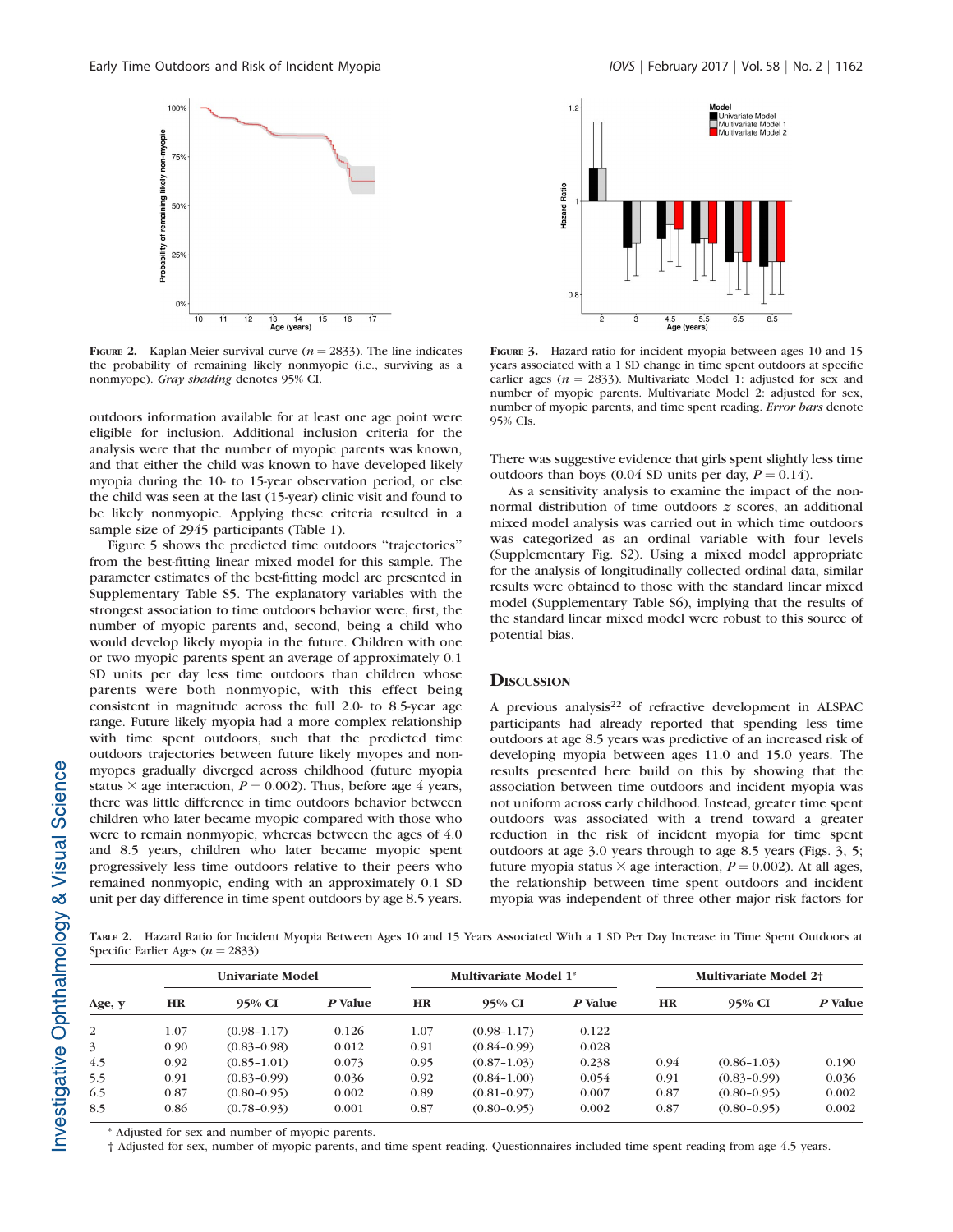

FIGURE 4. Pairwise Pearson correlation matrix of parentally reported time outdoors between ages 2.0 and 8.5 years ( $n = 2833$ ).

myopia: sex, parental myopia, and time spent reading. At its peak (age 8.5 years) the relative risk of incident myopia (HR) was 0.86 (95% confidence interval [CI] 0.78-0.93,  $P = 0.001$ ) per 1 SD extra time outdoors per day. This figure differs from that reported previously<sup>22</sup> in ALSPAC participants for time outdoors assessed at the same age point ( $HR = 0.66$ , 95% CI 0.56–0.78,  $P < 0.001$ ), because in the latter study, time outdoors was modeled as a binary categoric variable (high versus low).

Our findings agree with previous work in suggesting that greater outdoor exposure is beneficial in protecting against myopia.18,21,23–25,36,37 We are not aware of any other studies that have comprehensively assessed the association between time outdoors and myopia over early childhood. However, in the CLEERE study, Zadnik et al.<sup>38</sup> found that increased time outdoors was associated with a smaller reduction in the risk of incident myopia at age 6 years than at age 8 years. Specifically, the odds ratio for incident myopia was approximately 0.9 (95% CI 0.8–1.0) at age 6 and 0.8 (95% CI 0.7–0.9) at age 8, for each hour per day increase in time outdoors in the CLEERE study (note that the above figures were converted from units of hours per week<sup>38</sup> to facilitate comparison with the ALSPAC findings).

Intervention trials have demonstrated a reduced incidence of myopia in children who were allocated to receive additional time outdoors in their daily school timetable relative to controls.24,25,39 However, for children who were already myopic, there was little if any effect of the intervention on reducing myopia progression.<sup>24,25,39</sup> Thus, it remains an open question whether additional time outdoors should be recommended for slowing progression of existing myopia. Several biological mechanisms have been suggested to explain the association between increased outdoor exposure and reduced incident myopia (for reviews see Refs. 40–44). Of the two main theories, a role for vitamin D in modifying ciliary muscle tension and a role for enhanced secretion of dopamine in the retina in response to bright light, the evidence favors the theory involving dopamine.<sup>45-48</sup> Light levels in the United Kingdom at noon vary, on average, from a low of approximately 15,000 lux in December to a high of approximately 60,000 lux in July. $49$ 



FIGURE 5. Best-fit model predictions of time spent outdoors in early childhood for children who did or did not become likely myopic during later childhood. Predictions from a linear mixed model designed to account for correlated time outdoors behavior across childhood for children who became likely myopic (dashed lines) or remained likely nonmyopic (solid lines), with colors denoting the number of myopic parents (0 = red, 1 = gray, 2 = black). By design, the average time outdoors per day at each age is zero. Positive z scores correspond to more time outdoors per day, negative z scores to less time outdoors.

Independent of spending less time outdoors, ALSPAC participants who became likely myopic in later childhood spent more time reading at specific ages in early childhood (Table 1). This association between time spent reading at age 8.5 years and incident myopia was reported in the earlier ALSPAC study mentioned above.<sup>22</sup> Here, we found that the association was also present at age 6.5 years, with those who later became likely myopic spending 0.11 (0.03–0.19) SD units more time reading than average per day, and those who did not become likely myopic spending  $0.04$  ( $-0.01$  to 0.08) SD units less time reading per day (HR for each 1 SD unit of additional time reading per day = 1.12, 95% CI 1.03-1.22,  $P = 0.005$ ;  $n =$ 2833). Time reading when the participants were aged 4.5 and 5.5 years was not associated with future myopia ( $P = 0.45$  and  $P = 0.49$ , respectively). Interestingly, in the CLEERE longitudinal study of refractive development, time reading was not predictive of incident myopia and, instead, reading behavior diverged between myopes and nonmyopes only after myopia onset.21 One difference that may have contributed to the contrasting conclusions regarding whether time reading was (ALSPAC) or was not (CLEERE) predictive of incident myopia was that in the CLEERE study, the analysis model considered the number of years preceding myopia onset rather than the age of participants per se. If differences in reading behavior are highly age-dependent, as our results suggested, then analyzing groups of children of varying age may have masked any small difference in reading behavior. The Singapore Cohort of the Risk factors for Myopia (SCORM) study, which examined refractive development of children living in Singapore, also found no association between time reading and incident myopia. Key differences between SCORM and the current study that may have contributed to the different findings were that approximately 30% of SCORM participants were already myopic at the baseline age of 7 years (compared with  $\sim$ 2% in ALSPAC) and the shorter follow-up period (3 vs. 8 years).

We speculate that parental influence contributed to the different ages at which time outdoors and time reading became predictive of future myopia in ALSPAC participants. At age 4 to 6 years, children may not do much reading on their own, but with their parents, and therefore parental behavior would be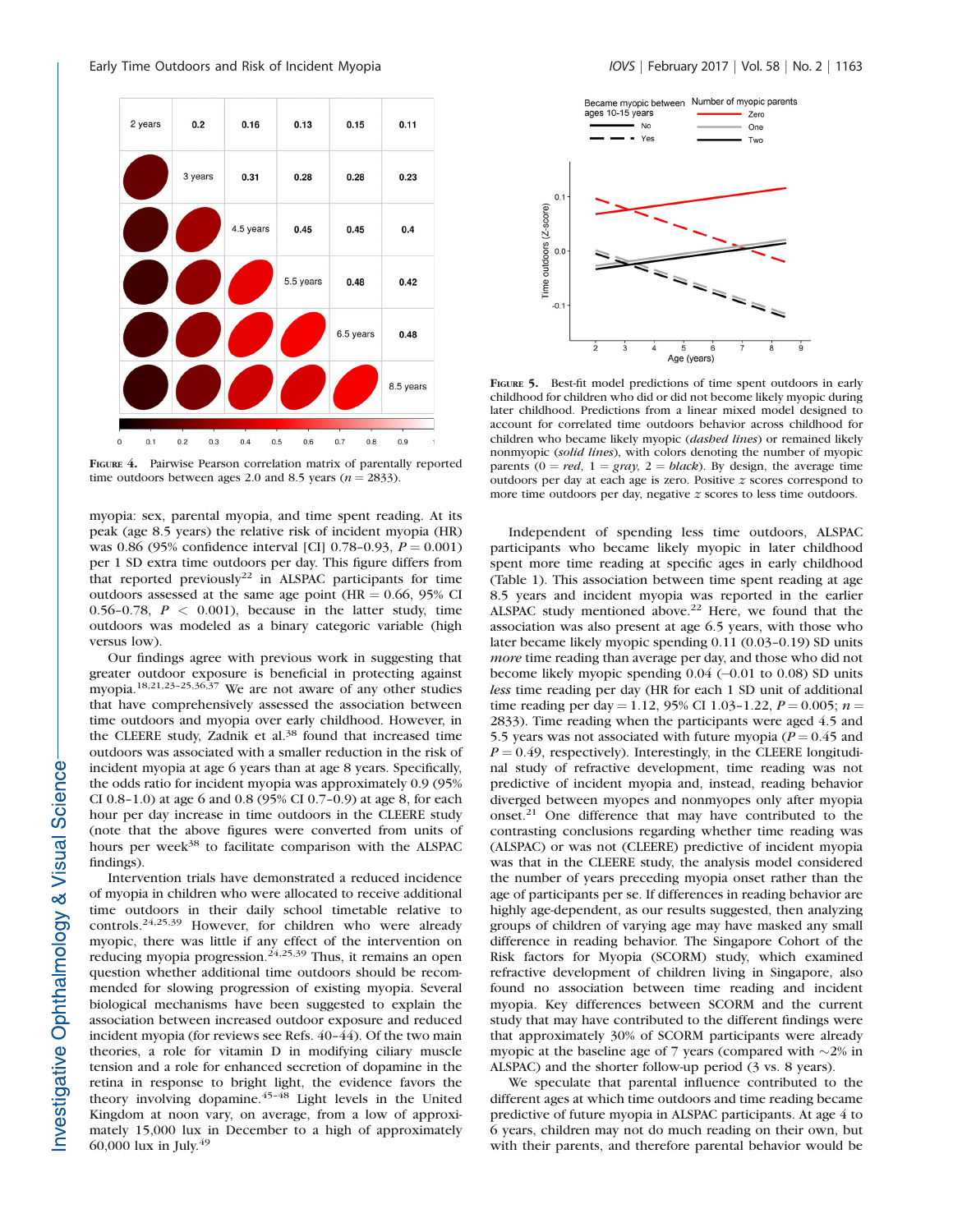very important at these early ages. A child's own reading behavior is likely to emerge at later ages, and this might differ from that of their parents. An analogous pattern of gradually reducing parental influence is likely to exist regarding time spent outdoors; however, the child's own behavior may become established earlier for time outdoors than for time reading.

Our study had several limitations. First, the lack of cycloplegia during autorefraction in children is known to reduce the precision of refractive error measurement, and to introduce a bias toward more negative values.<sup>28</sup> Both the degree of measurement error and the level of ''over-minus'' bias is worse the younger the child.<sup>50</sup> For participants in the ALSPAC study, the noncycloplegic autorefraction threshold of 1.00 D used here to classify individuals as likely myopic was reported previously<sup>22,51</sup> to have sensitivity of 0.91 and specificity of 0.92 when carried out at age 15 years, and sensitivity of 0.67 and specificity of 0.95 when carried out at age 7 years, in correctly detecting myopes (true refractive error  $\le$  -0.75 D). This bias and measurement error resulting from the lack of cycloplegia will have resulted in the misclassification of some children as myopic/nonmyopic and vice versa, especially at younger ages. The misclassification, in turn, will have reduced the statistical power of our analyses to detect associations between time outdoors exposure and incident myopia, and could have caused the magnitude of any associations to be either under- or overestimated. However, the use of survival analysis (rather than a method focussing on a single time point) will have mitigated measurement error effects to some extent, because those children wrongly classified as nonmyopic at an early age are likely to have been correctly classified as myopic when tested at an older age (both because myopia tends to progress with age, and because noncycloplegic autorefraction becomes more precise with age). As fewer than 20% of children were categorized as developing likely myopia during the observation period, the chosen threshold of  $-1.00$  D appeared relatively stringent; that is, estimates of likely myopia may have been inflated to a greater extent if a threshold of  $-0.50$  or  $-0.75$  D had been adopted.

Second, information about time spent outdoors and time reading was obtained from responses to questionnaires completed by the mothers/primary carers. Although these responses would not have been subject to major recall bias, questions about summer and winter activities were posed in the same questionnaire, meaning that recall bias may not have been excluded entirely. Third, the questionnaires lacked finegrain detail in the response options available, and had an upper limit for time spent outdoors and time reading of ''3 or more hours.'' Therefore, it was not possible to ascertain the precise amount of time children spent outdoors, especially when this was beyond 3 hours. Recent studies have tried to overcome this type of limitation by using miniaturized sensors to accurately and quantitatively record light intensity exposures during children's day-to-day activities.<sup>36,52,53</sup> Fourth, questions about the time children spent outdoors were not included in ALSPAC questionnaires beyond the age of 8.5 years. Therefore, we could not determine whether time spent outdoors at older ages continued to have an increasingly strong association with incident myopia. Finally, not all children attended every clinical visit and information about the number of myopic parents was missing for a high proportion of the cohort (Supplementary Table S7).

Strengths of this study were that information about time spent outdoors was ascertained during early childhood (age 2.0–8.5 years), whereas incident myopia was monitored during later childhood (age 10–15 years). Because these two periods did not overlap, reverse causality is very unlikely to have driven

the observed association (i.e., it is unlikely that children spent less time outdoors because they wore glasses to correct myopia). Also, as the ALSPAC cohort was initially a populationbased sample, and was designed to investigate a wide range of health and well-being measures, selection bias should have been lower for this study than for studies investigating ocular traits specifically,38,54,55 in which participants with refractive errors may have been more likely to attend follow-up visits than nonmyopes.

In conclusion, in this large, population-based birth cohort, time spent outdoors between ages 3.0 and 8.5 years was inversely associated with incident myopia in later childhood. There was no evidence to suggest that the association between time outdoors and incident myopia was mediated by children spending less time reading, or by virtue of having myopic parents (note that although children with one or two myopic parents did tend to spend less time outdoors, the magnitude and statistical support for the time outdoors versus myopia association was unaffected by adjusting for parental myopia). There was evidence that the reduced risk of incident myopia associated with greater time outdoors increased progressively through to age 8.5 years ( $P = 0.002$ ; Supplementary Table S5). However, the magnitude of this increase was modest (less than 2-fold) and, in general, across the full 3.0- to 8.5-year age range, each additional 1 SD unit of time spent outdoors per day was associated with an approximately 10% reduced risk of incident myopia. Coupled with the results of RCTs for time spent outdoors,24,25 our findings provide an evidence base for recommending children to spend more time outdoors across the full 3.0- to 8.5-year age range so as to reduce the risk of incident myopia (note that additional time outdoors at older ages also may be beneficial; however, our study did not investigate ages beyond 8.5 years). Interventions aiming to reduce the incidence of myopia by providing a specific duration of extra time outdoors per day (e.g., 1 extra hour) may have greater impact when targeting children aged 5.5 to 8.5 years than when targeting younger ages.

#### Acknowledgments

The authors thank the families who took part in this study, the midwives for their help in recruiting them, and the whole ALSPAC team, which includes interviewers, computer and laboratory technicians, clerical workers, research scientists, volunteers, managers, receptionists, and nurses.

Supported by the UK Medical Research Council. The Wellcome Trust (Grant 102215/2/13/2) and the University of Bristol provide core support for ALSPAC. This research was specifically funded by National Institute for Health Research Career Development Fellowship CDF-2009-02-35 (CW) and a Wellcome Trust Institutional Strategic Support Fund Populations Pilot Award (Grant 508353/509506).

Disclosure: R.L. Shah, None; Y. Huang, None; J.A. Guggenheim, None; C. Williams, None

#### References

- 1. Morgan I, Rose K. How genetic is school myopia? Prog Retin Eye Res. 2005;24:1–38.
- 2. Rudnicka AR, Kapetanakis VV, Wathern AK, et al. Global variations and time trends in the prevalence of childhood myopia, a systematic review and quantitative meta-analysis: implications for aetiology and early prevention. Br J Ophthalmol. 2016;100:882–890.
- 3. Vitale S, Sperduto RD, Ferris FL. Increased prevalence of myopia in the United States between 1971–1972 and 1999– 2004. Arch Ophthalmol. 2009;127:1632–1639.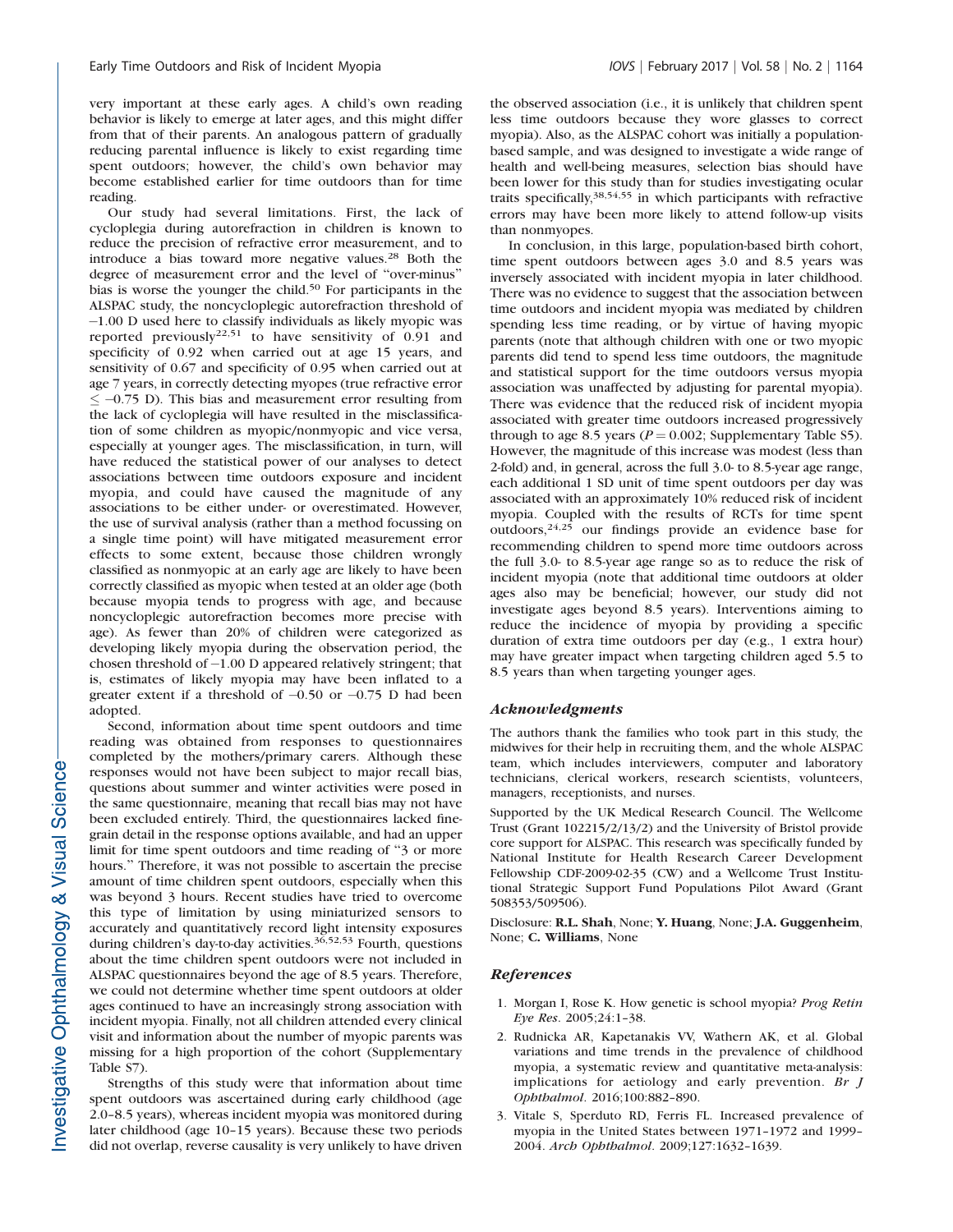- 4. Williams KM, Bertelsen G, Cumberland P, et al. Increasing prevalence of myopia in Europe and the impact of education. Ophthalmology. 2015;122:1489–1497.
- 5. Foster PJ, Jiang Y. Epidemiology of myopia. Eye. 2014;28:202– 208.
- 6. Deere K, Williams C, Leary S, et al. Myopia and later physical activity in adolescence: a prospective study. Br J Sports Med. 2009;43:542–524.
- 7. Tang Y, Wang X, Wang J, et al. Prevalence and causes of visual impairment in a Chinese adult population: the Taizhou Eye Study. Ophthalmology. 2015;122:1480–1488.
- 8. Verhoeven VJM, Hysi PG, Wojciechowski R, et al. Genomewide meta-analyses of multiancestry cohorts identify multiple new susceptibility loci for refractive error and myopia. Nat Genet. 2013;45:314–318.
- 9. Cuellar-Partida G, Lu Y, Kho PF, et al. Assessing the genetic predisposition of education on myopia: a mendelian randomization study. Genet Epidemiol. 2016;40:66–72.
- 10. Guggenheim JA, St Pourcain B, McMahon G, et al. Assumption-free estimation of the genetic contribution to refractive error across childhood. Mol Vis. 2015;21:621–632.
- 11. Guggenheim JA, Kirov G, Hodson SA. The heritability of high myopia: a re-analysis of Goldschmidt's data. J Med Genet. 2000;37:227–231.
- 12. Rose KA, Morgan IG, Smith W, Mitchell P. High heritability of myopia does not preclude rapid changes in prevalence. Clin Exp Ophthalmol. 2002;30:168–172.
- 13. Sanfilippo PG, Hewitt AW, Hammond CJ, Mackey DA. The heritability of ocular traits. Surv Ophthalmol. 2010;55:561-583.
- 14. Williams C, Miller L, Gazzard G, Saw S-M. A comparison of measures of reading and intelligence as risk factors for the development of myopia in a UK cohort of children. Br J Ophthalmol. 2008;92:1117–1121.
- 15. O'Donoghue L, Kapetanankis VV, McClelland JF, et al. Risk factors for childhood myopia: findings from the NICER Study. Invest Ophthalmol Vis Sci. 2015;56:1524–1530.
- 16. Ip JM, Saw SM, Rose KA, et al. Role of near work in myopia: findings in a sample of Australian school children. Invest Ophthalmol Vis Sci. 2008;49:2903–2910.
- 17. Li SM, Li SY, Kang MT, et al. Near work related parameters and myopia in Chinese children: the Anyang Childhood Eye Study. PLoS One. 2015;10:e0134514.
- 18. Jones LA, Sinnott LT, Mutti DO, et al. Parental history of myopia, sports and outdoor activities, and future myopia. Invest Ophthalmol Vis Sci. 2007;48:3524–3532.
- 19. Morgan IG, Rose KA. Myopia and international educational performance. Ophthalmic Physiol Opt. 2013;33:329–338.
- 20. Zylbermann R, Landau D, Berson D. The influence of study habits on myopia in Jewish teenagers. J Ped Ophthalmol Strab. 1993;30:319–322.
- 21. Jones-Jordan LA, Mitchell GL, Cotter SA, et al. Visual activity before and after the onset of juvenile myopia. Invest Ophthalmol Vis Sci. 2011;52:1841–1850.
- 22. Guggenheim JA, Northstone K, McMahon G, et al. Time outdoors and physical activity as predictors of incident myopia in childhood: a prospective cohort study. Invest Ophthalmol Vis Sci. 2012;53:2856–2865.
- 23. Sherwin JC, Reacher MH, Keogh RH, et al. The association between time spent outdoors and myopia in children and adolescents: a systematic review and meta-analysis. Ophthalmology. 2012;119:2141–2151.
- 24. He M, Xiang F, Zeng Y, et al. Effect of time spent outdoors at school on the development of myopia among children in China: a randomized clinical trial. JAMA. 2015;314:1142– 1148.
- 25. Wu PC, Tsai CL, Wu HL, Yang YH, Kuo HK. Outdoor activity during class recess reduces myopia onset and progression in school children. Ophthalmology. 2013;120:1080–1085.
- 26. Boyd A, Golding J, Macleod J, et al. Cohort profile: the 'children of the 90s'–the index offspring of the Avon Longitudinal Study of Parents and Children. Int J Epidemiol. 2013;42:111–127.
- 27. Northstone K, Guggenheim JA, Howe LD, et al. Body stature growth trajectories during childhood and the development of myopia. Ophthalmology. 2013;120:1064–1073.
- 28. Choong YF, Chen AH, Goh PP. A comparison of autorefraction and subjective refraction with and without cycloplegia in primary school children. Am J Ophthalmol. 2006;142:68–74.
- 29. Therneau TM, Grambsch PM. Modeling Survival Data: Extending the Cox Model. New York: Springer; 2000.
- 30. R Core Team. R: A Language and Environment for Statistical Computing. Vienna, Austria: R Foundation for Statistical Computing; 2014.
- 31. Fox J. Cox Proportional-Hazards Regression for Survival Data. Los Angeles: Sage; 2002.
- 32. Hess KR. Graphical methods for assessing violations of the proportional hazards assumption in Cox regression. Stat Med. 1995;14:1707–1723.
- 33. Pinheiro JC, Bates DM. Mixed Effects Models in S and S-Plus. New York: Springer; 2000.
- 34. Wickham H. ggplot2: Elegant Graphics for Data Analysis. New York: Springer; 2009.
- 35. Hedeker D, Gibbons RD. MIXOR: a computer program for mixed-effects ordinal regression analysis. Comput Methods Programs Biomed. 1996;49:157–176.
- 36. Read SA, Collins MJ, Vincent SJ. Light exposure and physical activity in myopic and emmetropic children. Optom Vis Sci. 2014;91:330–341.
- 37. Rose KA, Morgan IG, Ip J, et al. Outdoor activity reduces the prevalence of myopia in children. Ophthalmology. 2008;115: 1279–1285.
- 38. Zadnik K, Sinnott LT, Cotter SA, et al. Prediction of juvenileonset myopia. JAMA Ophthalmol. 2015;133:683–689.
- 39. Jin JX, Hua WJ, Jiang X, et al. Effect of outdoor activity on myopia onset and progression in school-aged children in northeast China: the Sujiatun Eye Care Study. BMC Ophthalmol. 2015;15:73.
- 40. Flitcroft DI. The complex interactions of retinal, optical and environmental factors in myopia aetiology. Prog Retin Eye Res. 2012;31:622–660.
- 41. Norton TT, Siegwart JT Jr. Light levels, refractive development, and myopia—a speculative review. Exp Eye Res. 2013; 114:48–57.
- 42. Ramamurthy D, Lin Chua SY, Saw SM. A review of environmental risk factors for myopia during early life, childhood and adolescence. Clin Exp Optom. 2015;98:497– 506.
- 43. French AN, Ashby RS, Morgan IG, Rose KA. Time outdoors and the prevention of myopia. Exp Eye Res. 2013;114:58–68.
- 44. Ngo C, Saw SM, Dharani R, Flitcroft I. Does sunlight (bright lights) explain the protective effects of outdoor activity against myopia? Ophthalmic Physiol Opt. 2013;33:368– 372.
- 45. Guggenheim JA, Williams C, Northstone K, et al. Does vitamin D mediate the protective effects of time outdoors on myopia? Findings from a prospective birth cohort. Invest Ophthalmol Vis Sci. 2014;55:8550–8558.
- 46. Ashby RS, Schaeffel F. The effect of bright light on lens compensation in chicks. Invest Ophthalmol Vis Sci. 2010;51: 5247–5253.